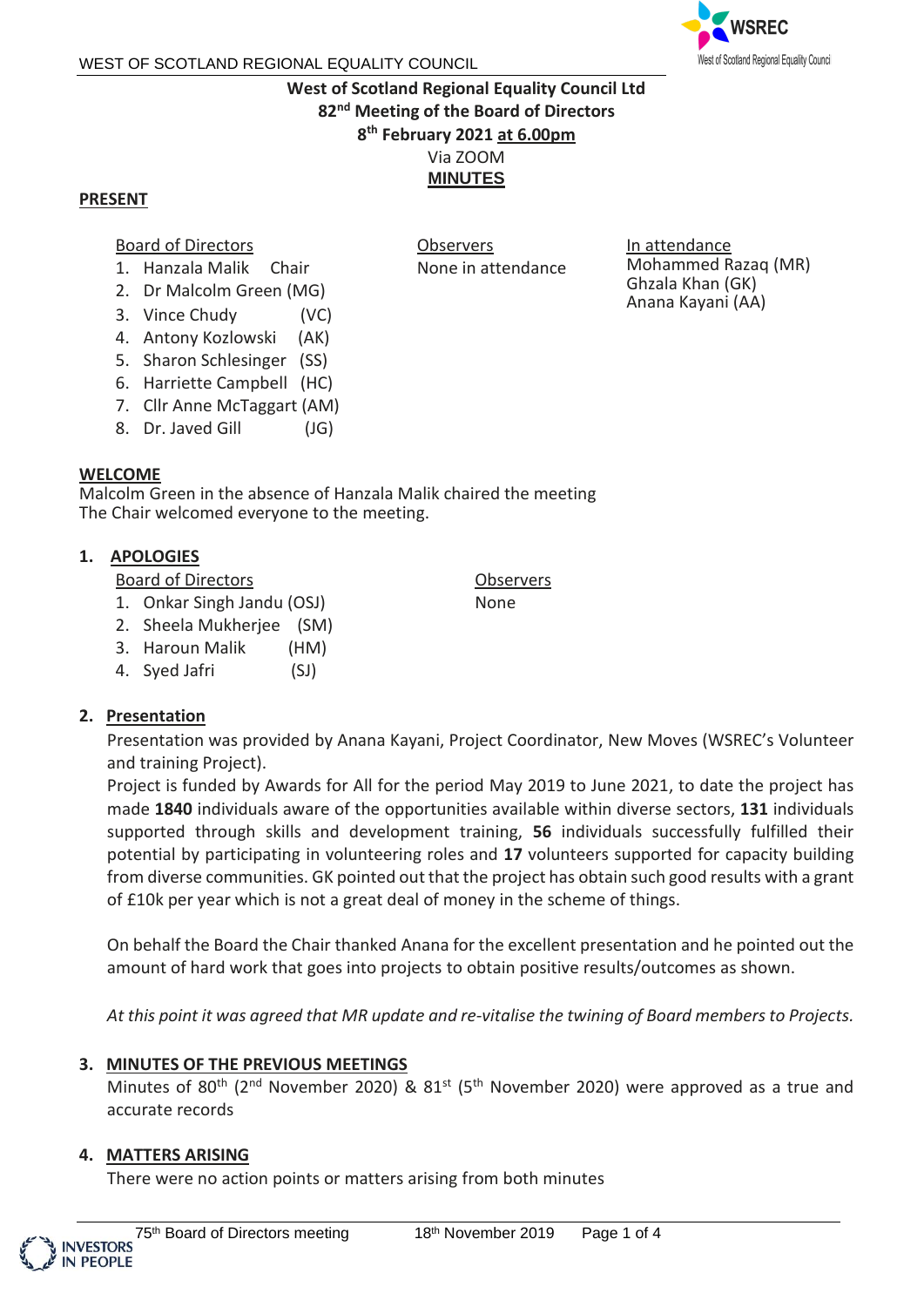#### **5. CONFLICTS OF INTEREST**

There were none

#### **6. FOR DISCUSSION**

#### **Reports**

a) Finance - Variance statement for month of December 2020

The Board was content with explanation provided under/over budget expenditure/income and noted the report.

b) Executive Director

MR pointed to the report that had been forwarded to Board of Directors and asked for any questions. There were no questions however MR pointed out to the section on funding thanking staff for the hard work and reiterated that since the last report at the  $2<sup>nd</sup>$  of November 2020 Board meeting a total of **£374,665** grant money has been offered with 10 applications being successful. The Chair noted the Boards 'thank you' to staff for their hard work in particular Ghzala Khan, Deputy Director

AM raised the issue of Hate Crime figures and the previous difficulty in obtaining these from Police Scotland and WSREC's input around hate crime MR advised that this this has not changed. Although Police Scotland publish Hate Crime figures they are annual and in total take 15 months to get to organisations. This is not helpful for the purpose of service delivery as minimum quarterly figures are needed to direct finite resources to the most challenged characteristic or geographical area. MR also reported that WSREC was involved in many groups and for a in relation to tackling and raising awareness of hate crime I.e., WSREC has input directly to the Justice team's consultation on the Bill along with collective response via groups and organisations such as MEND, CRER, Hate Crime Reporting Network and Glasgow City Council Hate Crime Working Group. He further advised that WSREC is represented by staff on the Scottish Governments Cross Party Group on Anti-Sectarianism, Islamophobia and on Race Equality and have been the Secretariat since 2019 for the Race Equality Cross Party Group.

*The Board noted the report and agreed that a letter be written to the Scottish Police Authority about this unsatisfactory situation with copies to the Chief Constable and local Glasgow Commander.*

#### c) Partner Reports

No reports were received, or partners were in attendance.

#### d) WSREC's 50<sup>th</sup> Anniversary

MR reminded the Board that June 2021 would be WSREC's 50<sup>th</sup> year and that the Away Day agenda item will discuss and capture everyone's idea of how we can celebrate this. The Chair suggested booking the Banqueting Hall in the city chambers, inviting key people to the event. MG suggested having a display WSREC's work and changes over the years and advised it may be problematic in relation to access archived material during the pandemic lockdown.

*The Chair advised that he would discuss the use of the Banqueting Hall with the Lord Provost of Glasgow.*

*The Board noted the comments and suggestions*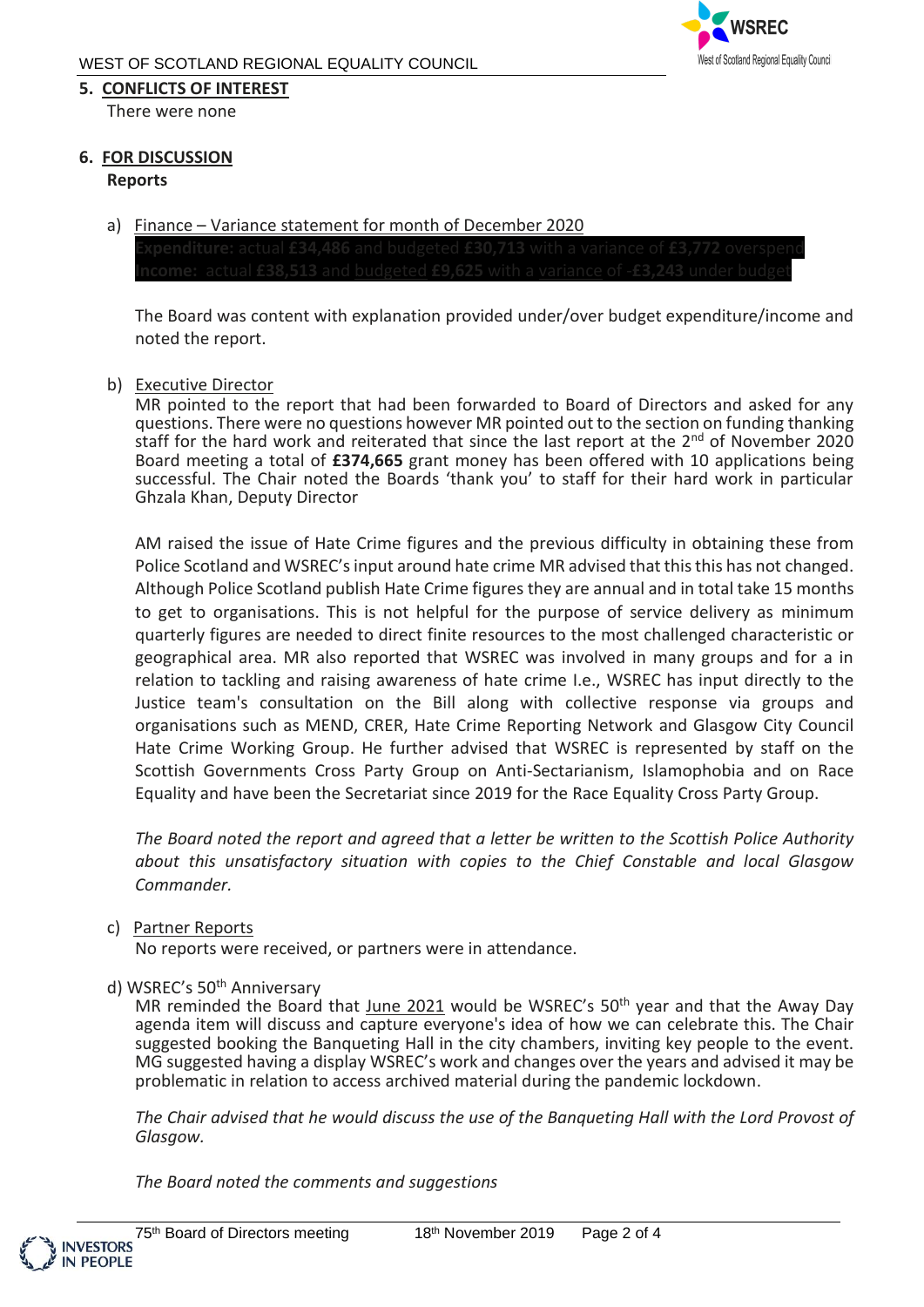

### **FOR DECISION**

**7. CORRESPONDENCE**

There was non

# **8. PROPERTY SUB-COMMITTEE**

MR reported that the draft Terms of Reference for this Sub-committee will be put to the committee itself which hopes to have its meeting soon. Once the Property Subcommittee has agreed the draft it will come to the full Board for adoption.

# *The Board noted the report*

# **FOR INFORMATION**

# **9. UPDATE: 'Shuna Street'**

# *The Board noted the report.*

# **10. Covid-19**

MR reported to the Board that there has been lot about ethnic minorities not taking up the opportunity to have the vaccine and reports at the moment suggest take up by Asian community of twice less and African/Black community 3 times less likely than the majority community. This is very concerning as % larger numbers of ethnic minority communities catch the virus and larger numbers die from it, but the take up the vaccine is low. WSREC is attempting send information within its Bulletins and social media that would be positive in assisting people within the communities to take up the vaccine, for example re-posting a visual of an Imam in Glasgow taking the vaccine, this would allay any faith related fears of Muslim community may have. The Chair also advised that there could be 'danger' in this negative community relations issues arising if some communities are seen to be not taking the vaccine and therefore, spreading the virus to others.

# *Board noted the verbal report*

# **11. BOARD AND STAFF AWAY DAY**

MR reminded the abord of the Board and Staff Away day on  $11<sup>th</sup>$  February 2021. The programme is ready with a start of 10.00am and finish at 2.00pm. members were advised to join 1 minutes earlier so that the formal meeting could begin at 10.00am sharp. MR further advised that there will be breakout for the Board to receive Governance related training from Civicus Training while Senior staff will provide in-house training to all staff on mental health and flexible working.

# **12. REPORT SAREC**